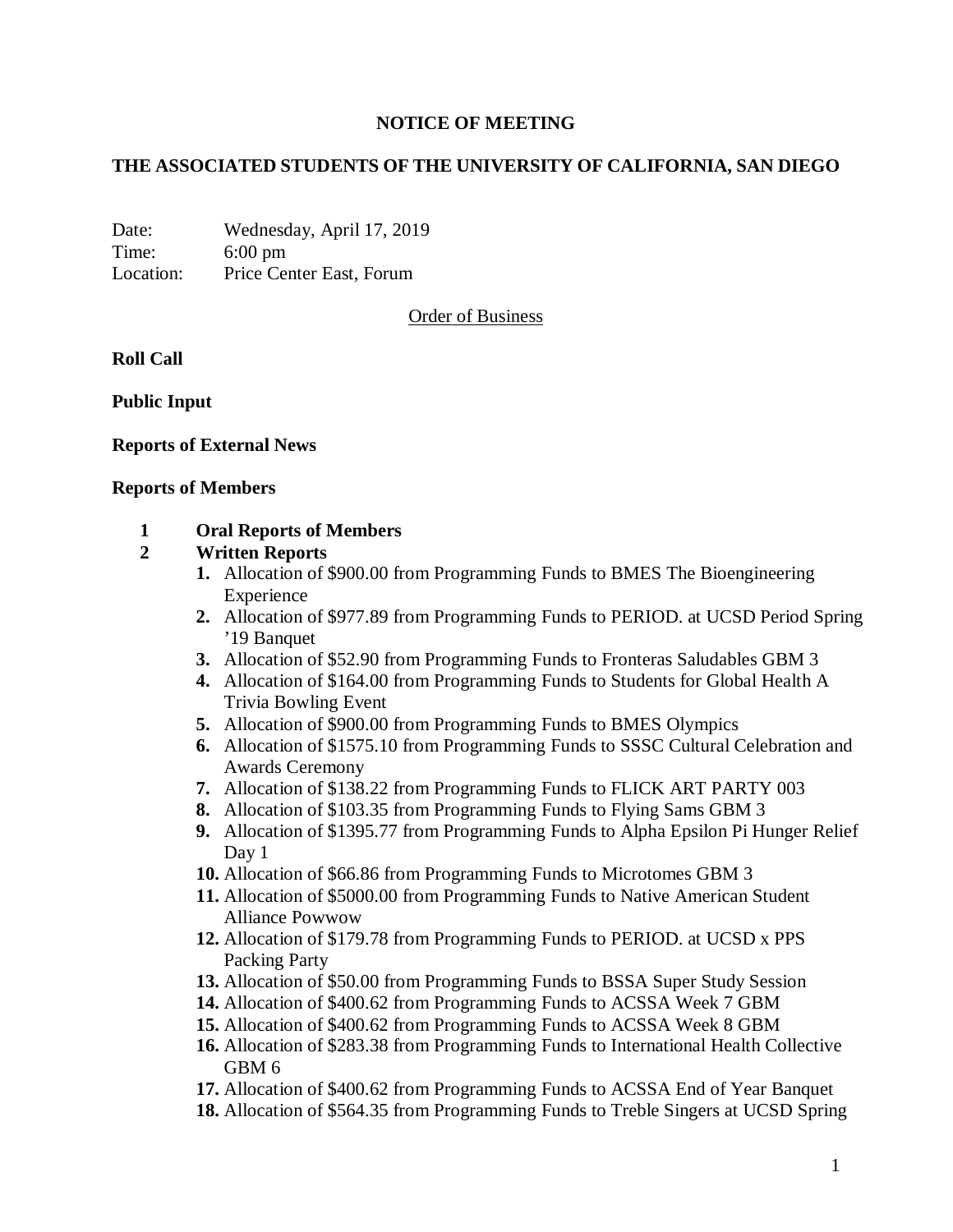Showcase

- **19.** Allocation of \$181.09 from Programming Funds to HMP3 End of Year Banquet
- **20.** Allocation of \$39.99 from Programming Funds to Insight Pre-Optometry Houston College
- **21.** Allocation of \$254.96 from Programming Funds to Health Care Frontiers Mentor Meet and Greet
- **22.** Allocation of \$341.70 from Programming Funds to BMES GBM
- **23.** Allocation of \$180.00 from Programming Funds to ECE USC Coffee with Professors
- **24.** Allocation of \$1064.40 from Programming Funds to Kappa Alpha Theta Theta-Mazing Rac
- **25.** Allocation of \$422.46 from Programming Funds to Phi Delta Epsilon Research Symposium
- **26.** Allocation of \$382.50 from Programming Funds to Beta Theta Pi Awareness Tabling
- **27.** Allocation of \$1763.00 from Programming Funds to Beta Theta Pi Beta All Star Weekend
- **28.** Allocation of \$127.99 from Programming Funds to IEEE Girls' STEM Fair
- **29.** Allocation of \$825.53 from Programming Funds to Multicultural Greek Council's Field Day
- **30.** Allocation of \$200.68 from Programming Funds to ECE USC Mentorship Closer
- **31.** Allocation of \$179.49 from Programming Funds to SUMS Interview a Professor
- **32.** Allocation of \$236.86 from Programming Funds to HMP3 Open Application with Anvesh Macherla
- **33.** Allocation of \$315.00 from Programming Funds to Pakistani Student Association **Banquet**
- **34.** Allocation of \$475.00 from Programming Funds to The Beat at UCSD Spring Concert
- **35.** Allocation of \$98.11 from Programming Funds to BSSA Finding Opportunities/Internships
- **36.** Allocation of \$86.86 from Programming Funds to Sigma Pi Alpha National Sorority Crafts with ELLAs
- **37.** Allocation of \$2990.88 from Programming Funds to HOPE Backyard Party for Health School Admit
- **38.** Allocation of \$236.86 from Programming Funds to HMP3 What to do with a bio degree
- **39.** Allocation of \$820.79 from Programming Funds to Inter-Sustainability Council Research Symposium
- **40.** Allocation of \$150.00 from Programming Funds to Pilipino Undergraduate Society for Health Banquet
- **41.** Allocation of \$180.00 from Programming Funds to APSA Annual Graduation Banquet
- **42.** Allocation of \$710.00 from Programming Funds to Panhellenic Association Greek Gayla
- **43.** Allocation of \$203.19 from Programming Funds to Health Care Frontiers Pediatrics Panel
- **44.** Allocation of \$3000.00 from Programming Funds to Nu Alpha Kappa NAKztlan
- **45.** Allocation of \$21.16 from Programming Funds to Students for Justice in Palestine Gaza Film Screening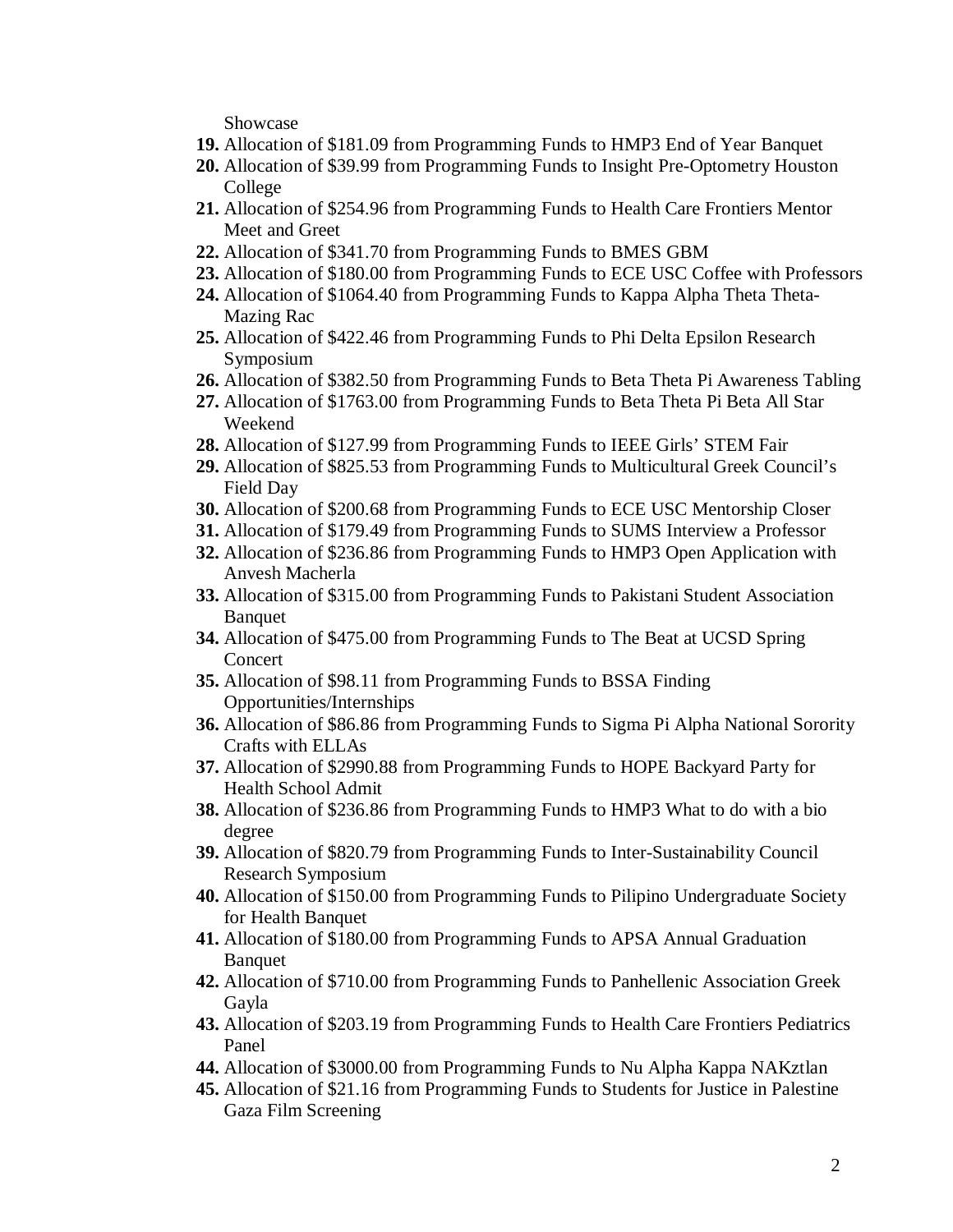- **46.** Allocation of \$150.00 from Programming Funds to CSSA Honor Thesis Intro
- **47.** Allocation of \$1070.62 from Programming Funds to Alpha Epsilon Pi Hunger Relief Day 3
- **48.** Allocation of \$603.70 from Programming Funds to DOTS Spring Concert
- **49.** Allocation of \$146.68 from Programming Funds to Phi Delta Epsilon Biannual Blood Drive Day 1
- **50.** Allocation of \$123.80 from Programming Funds to Phi Delta Epsilon Biannual Blood Drive Day 2
- **51.** Allocation of \$180.00 from Programming Funds to Urban Changemakers Social Innovation Community Mural Paint Day
- **52.** Allocation of \$180.00 from Programming Funds to Human Development Student Association Sciences Alumni Panel
- **53.** Allocation of \$191.79 from Programming Funds to Quidditch Triwizard Task 3
- **54.** Allocation of \$120.38 from Programming Funds to MSO Spring Study Social
- **55.** Allocation of \$165.00 from Programming Funds to MSO Spring GBM 3
- **56.** Allocation of \$499.85 from Programming Funds to MEMO Spring GBM 4
- **57.** Allocation of \$420.00 from Programming Funds to ISSA Bursting the Bubble
- **58.** Allocation of \$0.00 from Programming Funds to MAPS GBM 2
- **59.** Allocation of \$812.33 from Programming Funds to DSP Future of Tech
- **60.** Allocation of \$172.40 from Programming Funds to APSA Week 8 GBM
	- Nathan Park

#### **Reports of Senator Projects**

## **Question Time**

#### **Reports of Committees**

- **1** Finance Committee
- **2** Legislative Committee

#### **Special Orders**

**1** Special Presentation by Kelly Morris regarding Transportation and the AVP of Transportation and Mobility

## **Unfinished Business**

**New Business**

**Open Forum**

**Roll Call**

#### Bills in Committee

## **Finance Committee**